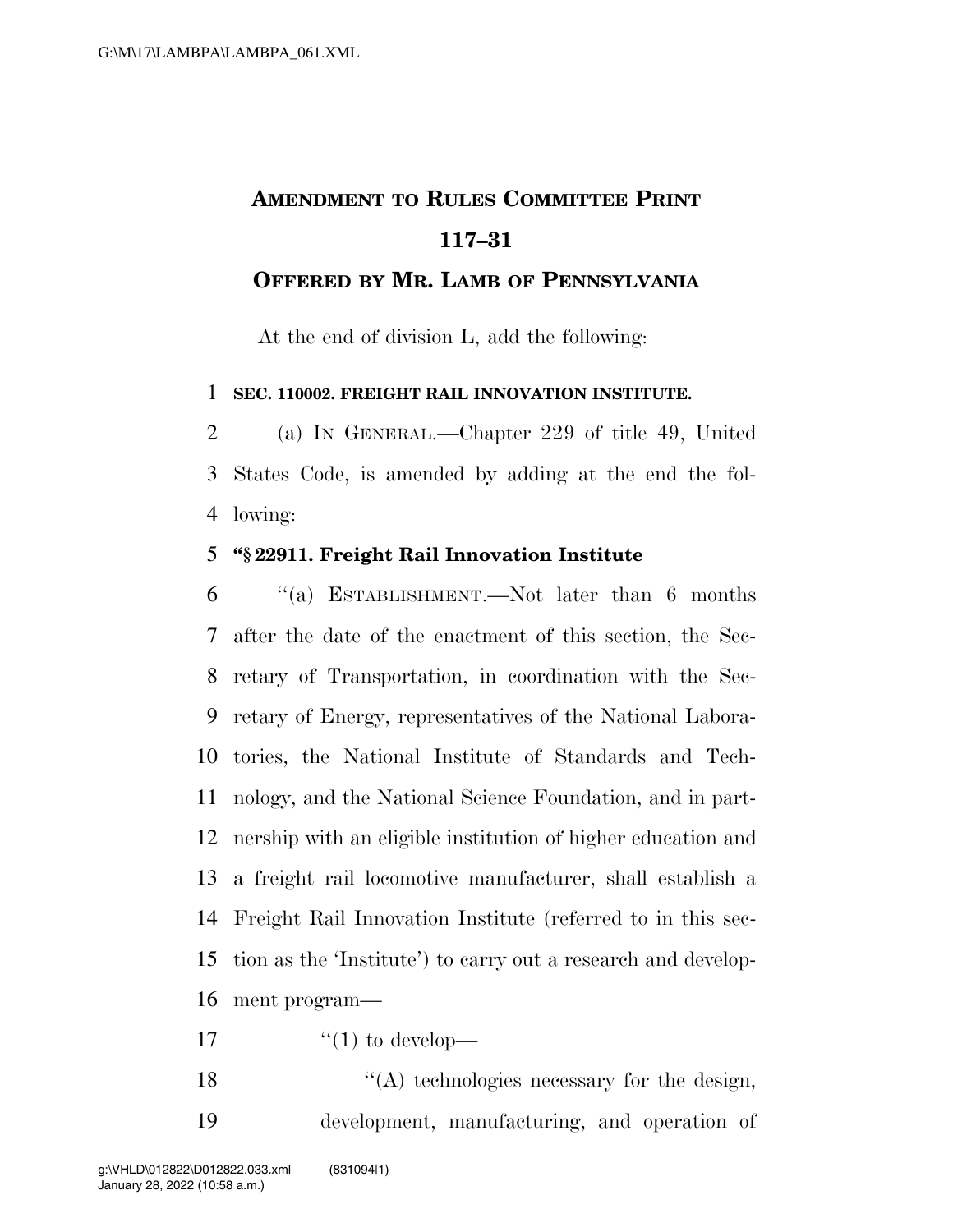| $\mathbf{1}$   | zero-emission battery and hydrogen-powered                 |
|----------------|------------------------------------------------------------|
| $\overline{2}$ | freight locomotives; and                                   |
| 3              | "(B) technologies that enhance freight rail                |
| $\overline{4}$ | safety, efficiency and utilization; and                    |
| 5              | $\lq(2)$ to accelerate the deployment of —                 |
| 6              | "(A) zero-emission locomotives, including                  |
| 7              | passenger locomotives;                                     |
| 8              | $\lq\lq$ supporting supply chains;                         |
| 9              | "(C) advanced freight and logistics sys-                   |
| 10             | tems; and                                                  |
| 11             | "(D) related workforce development and                     |
| 12             | education innovations.                                     |
| 13             | "(b) ACTIVITIES.—The Institute shall—                      |
| 14             | "(1) research, develop, and deploy zero-emission           |
| 15             | battery and hydrogen-powered freight locomotives           |
| 16             | and locomotive technologies;                               |
| 17             | $\lq(2)$ develop and operate testing programs and          |
| 18             | demonstration facilities;                                  |
| 19             | (3)<br>develop advanced technologies that ad-              |
| 20             | vance freight rail safety, efficiency, logistics, and uti- |
| 21             | lization;                                                  |
| 22             | $\lq(4)$ develop and deploy an operating prototype         |
| 23             | hydrogen powered locomotive;                               |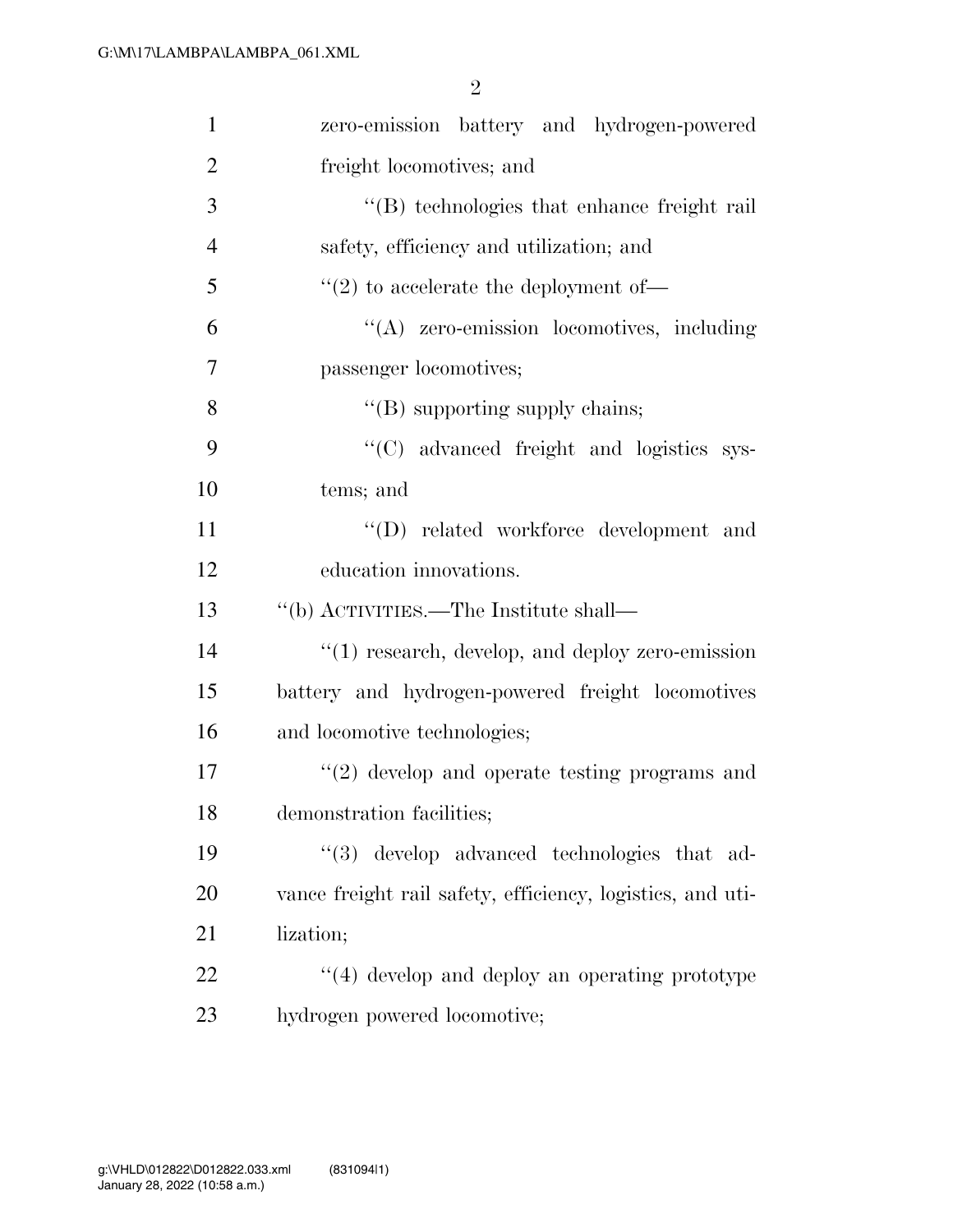1 ''(5) deploy a revenue service testing and dem- onstration program to accelerate commercial adop- tion of battery electric locomotives; ''(6) develop specific technologies and innova- tions to support the manufacturing and deployment of zero-emission locomotives for passenger rail;  $\frac{1}{7}$  (7) pay wages to all laborers and mechanics employed by the Institute at rates that are not less than those prevailing for the same type of work for similar projects in the immediate locality, consistent with the wage requirement set forth in section 12 113(a) of title 23, United States Code; ''(8) ensure that the freight rail locomotive manufacturer that is associated with the Institute fully complies with the Buy America requirement set 16 forth in section  $22905(a)$  with respect to manufac- turing and production associated with the Institute and as a result of new technologies, innovations, and methods developed at least in part by the Institute; and 21 ''(9) carry out other activities that the Sec- retary of Transportation considers necessary. ''(c) APPLICANT REQUIREMENTS.—Applicants seek-

ing to establish the Institute under this section shall—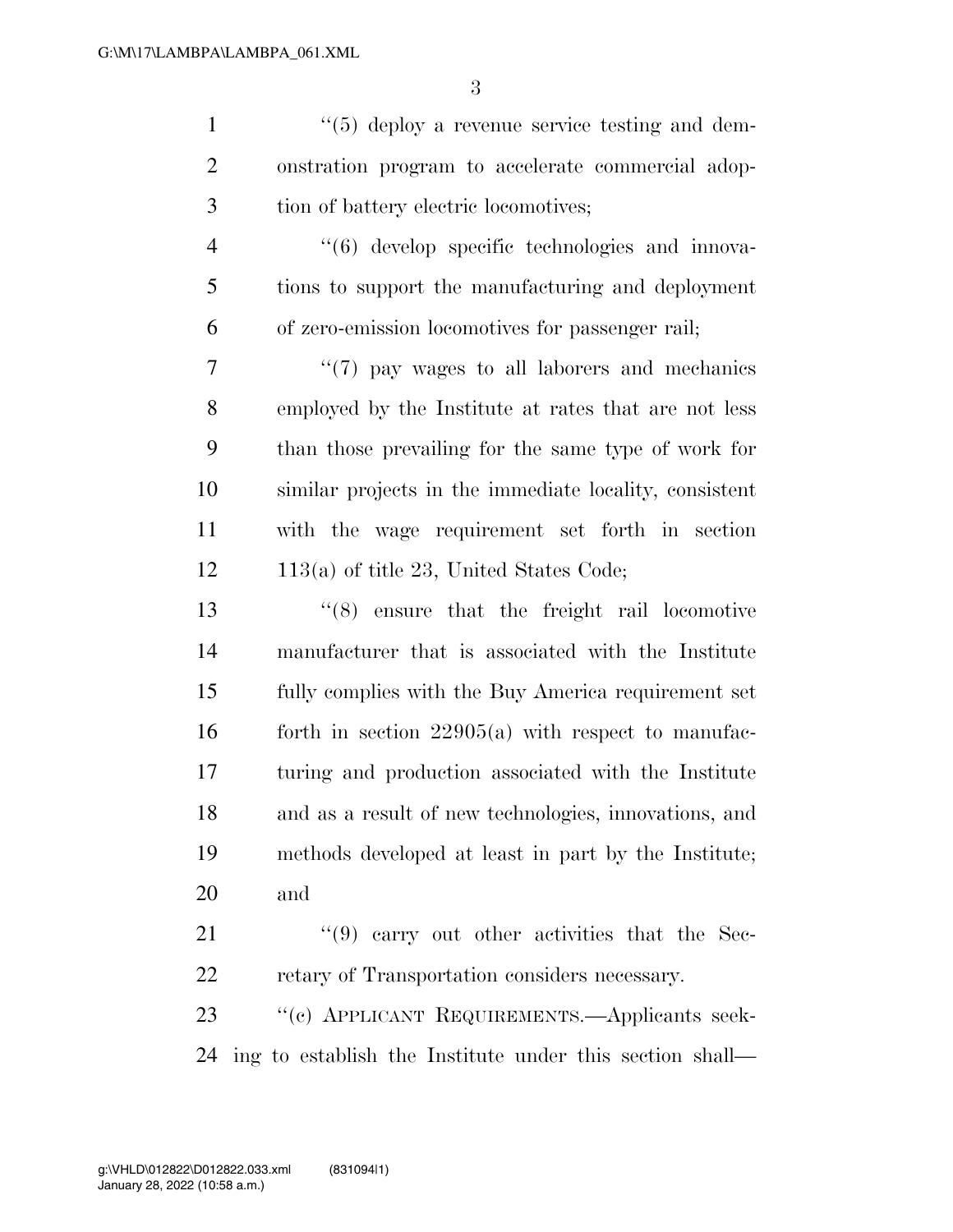| $\mathbf{1}$   | $f'(1)$ be a partnership consisting of at least 1              |
|----------------|----------------------------------------------------------------|
| $\overline{2}$ | institution of higher education and at least 1 freight         |
| 3              | rail locomotive manufacturer, which shall enter into           |
| $\overline{4}$ | a cost-sharing agreement for purposes of the Insti-            |
| 5              | tute; and                                                      |
| 6              | $(2)$ submit a comprehensive proposal to the                   |
| 7              | Secretary of Transportation that—                              |
| 8              | $\lq\lq$ identifies how activities described in                |
| 9              | subsection (b) will be carried out by the Insti-               |
| 10             | tute; and                                                      |
| 11             | "(B) includes a Memorandum of Under-                           |
| 12             | standing, signed by all partners, that com-                    |
| 13             | prehensively addresses all aspects of the Insti-               |
| 14             | tute's work, including how intellectual property               |
| 15             | and revenue sharing from resulting techno-                     |
| 16             | logical developments will be handled;                          |
| 17             | $\cdot$ (C) includes such other information as                 |
| 18             | the Secretary may require.                                     |
| 19             | "(d) CONSIDERATIONS.—In selecting the applicant                |
| 20             | that will receive funding to establish the Institute, the Sec- |
| 21             | retary of Transportation shall consider—                       |
| 22             | $f(1)$ the extent to which the applicant's pro-                |
| 23             | posal maximizes greenhouse gas reductions<br>and               |
| 24             | other environmental benefits;                                  |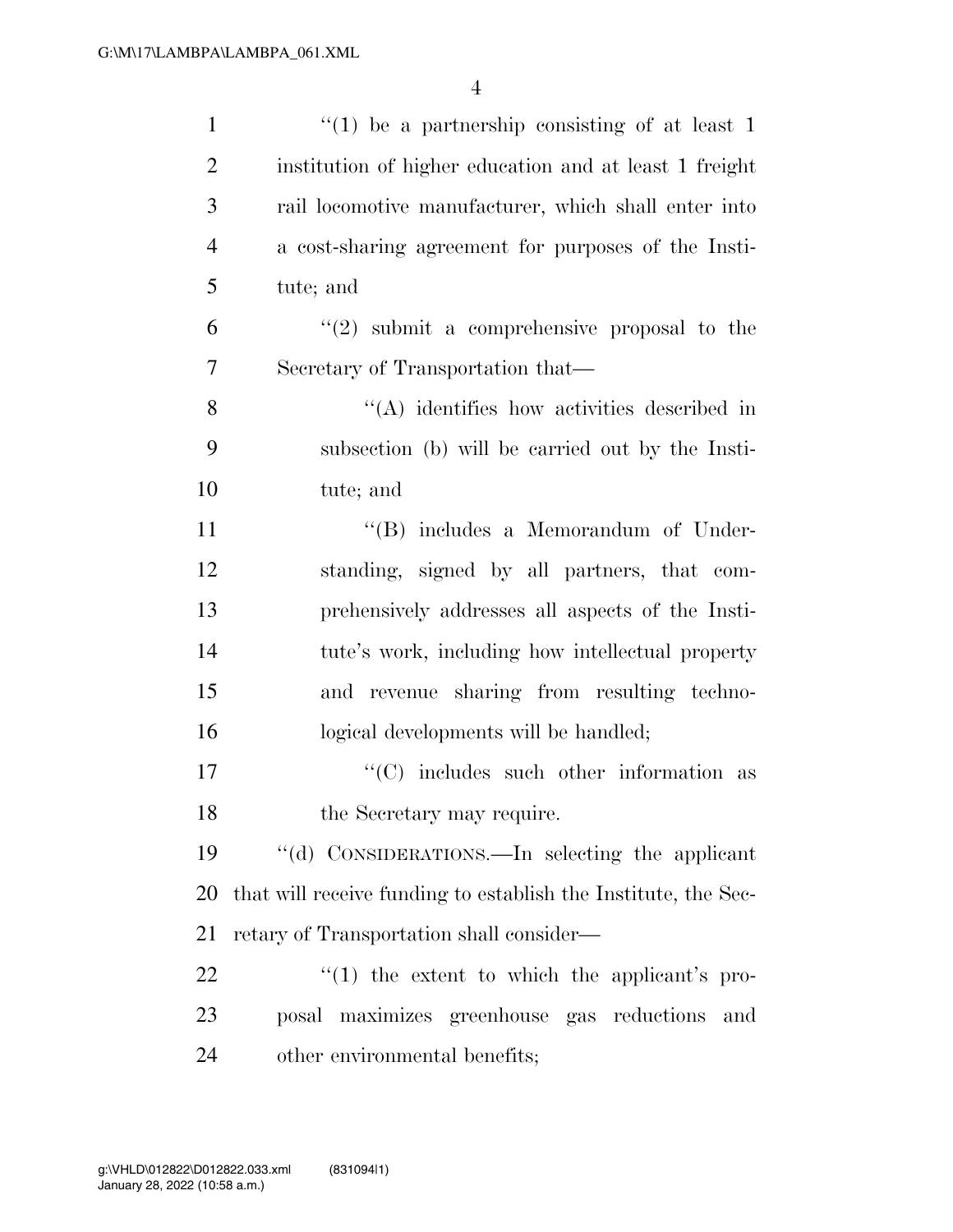$\frac{1}{2}$  the ability of the applicant's proposal to increase the use of low- and zero- emission freight rail technologies among the United States freight and passenger rail industry; ''(3) the anticipated public benefits of the appli- cant's proposal, including the creation of construc- tion, manufacturing, and services jobs that pay pre- vailing wages; ''(4) proposed plans to train workers from the area surrounding the Institute to develop competitive advanced manufacturing, battery- or hydrogen- power, and advanced freight utilization, network safety and logistics technology skills;  $\frac{1}{5}$  the degree to which the applicant, includ- ing its freight rail locomotive manufacturer, has ex- perience—  $\langle (A)$  carrying out battery and hydrogen re- search on freight locomotives that reduce green- house gas emissions; and  $\langle (B) \rangle$  developing freight rail advanced sig- naling, network safety, and logistics tech- nologies;  $\frac{4}{6}$  the extent to which the applicant's pro- posal increases the proportional amount of goods moved by freight rail in the United States;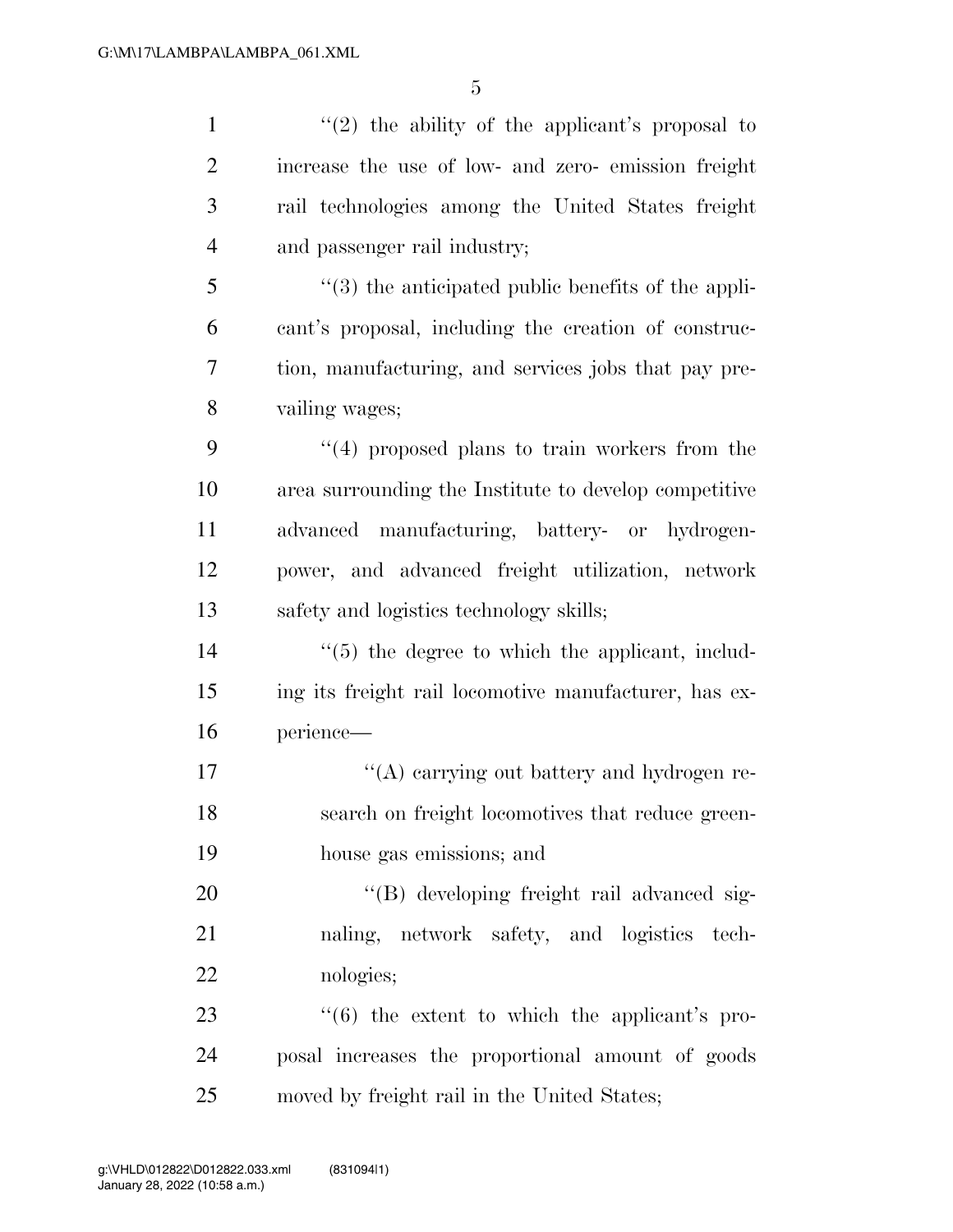| $\mathbf{1}$   | $\cdot\cdot\cdot(7)$ the extent to which such proposal—     |
|----------------|-------------------------------------------------------------|
| $\overline{2}$ | $\lq\lq$ maximizes the private share of the                 |
| 3              | total cost of the institute beyond the minimum              |
| $\overline{4}$ | level required under subsection (d); and                    |
| 5              | $\lq\lq$ sustains the private investment up to              |
| 6              | and beyond 2026; and                                        |
| $\overline{7}$ | $\cdot$ (8) whether the proposed Institute is located       |
| 8              | at a site that—                                             |
| 9              | $\lq\lq$ has legacy rail infrastructure;                    |
| 10             | "(B) has access to freight rail tracks and                  |
| 11             | rail connections; and                                       |
| 12             | $\lq\lq$ (C) is located on a redeveloped brownfield         |
| 13             | site in close proximity to a freight rail loco-             |
| 14             | motive manufacturer, an institution of higher               |
| 15             | education, and a short line or regional railroad.           |
| 16             | "(e) FUNDING REQUIREMENT.—The non-Federal                   |
| 17             | share of the costs of the Institute's research and develop- |
| 18             | ment program shall be not less than 50 percent.             |
| 19             | "(f) NOTIFICATION.-                                         |
| 20             | "(1) NOTICE.—Not later than 3 days after                    |
| 21             | Congress appropriates funds for the Institute for           |
| 22             | any fiscal year, the Secretary of Transportation shall      |
| 23             | submit to the Committee on Commerce, Science, and           |
| 24             | Transportation of the Senate and the Committee on           |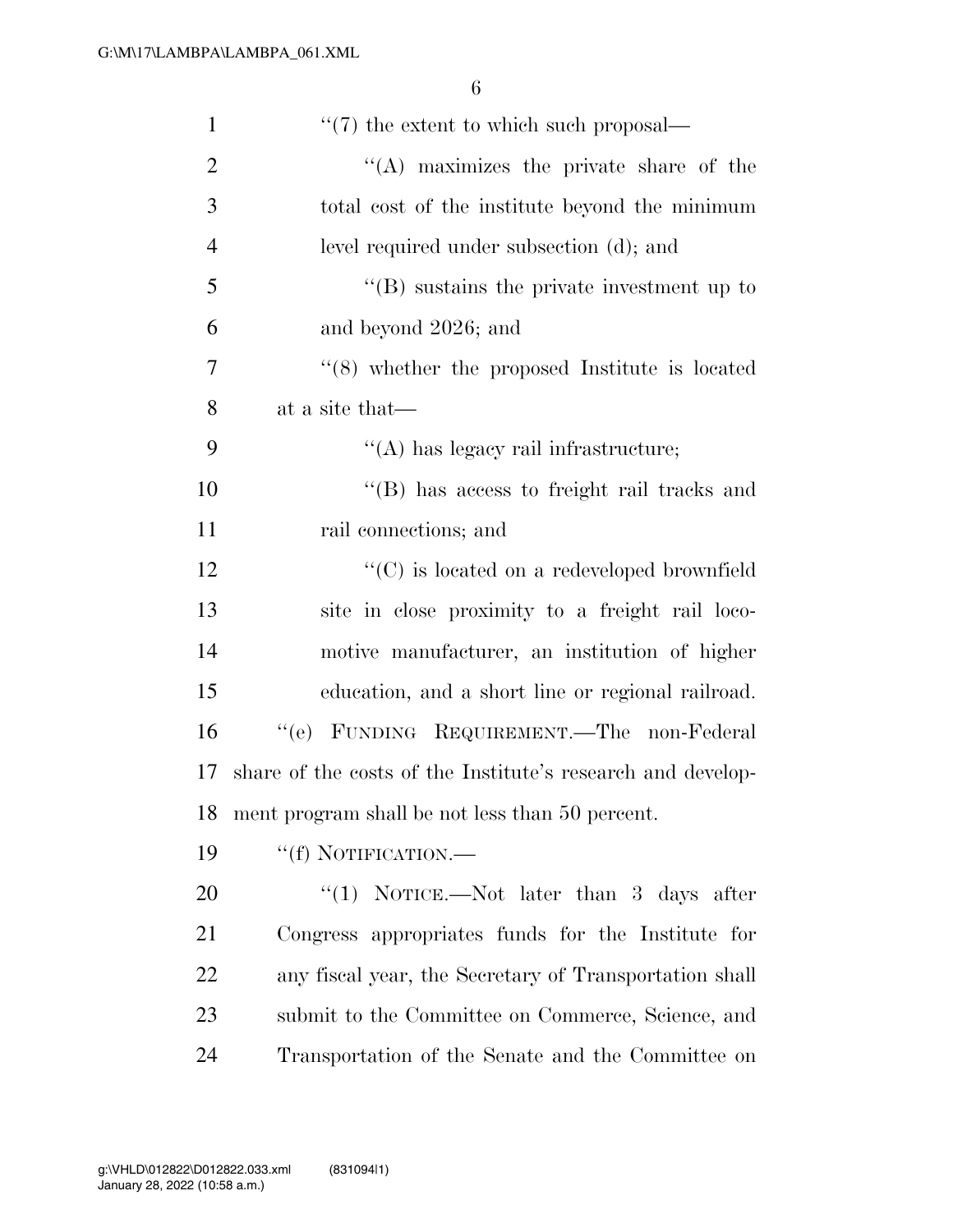| $\mathbf{1}$   | Transportation and Infrastructure of the House of        |
|----------------|----------------------------------------------------------|
| $\overline{2}$ | Representatives—                                         |
| 3              | $\lq\lq$ the institution of higher education             |
| $\overline{4}$ | and freight rail locomotive manufacturer that            |
| 5              | have been selected to receive such funding to            |
| 6              | operate the Institute; and                               |
| 7              | $\lq\lq (B)$ a summary of activities to be carried       |
| 8              | out by the Institute.                                    |
| 9              | "(2) ANNUAL REPORT.—Not later than 1 year                |
| 10             | after Congress appropriates funds for the Institute      |
| 11             | for any fiscal year, the Secretary shall submit a re-    |
| 12             | port to the committees listed under paragraph (1)        |
| 13             | that summarizes the work of the Institute on—            |
| 14             | $\lq\lq$ low- and zero-emission rail tech-               |
| 15             | nologies;                                                |
| 16             | "(B) increased freight rail utilization; and             |
| 17             | "(C) training a workforce in advanced                    |
| 18             | manufacturing, battery- or hydrogen-power, ad-           |
| 19             | vanced freight utilization, network safety, logis-       |
| 20             | ties technology skills, and advanced rail safety         |
| 21             | and logistics technologies.                              |
| 22             | "(g) AUTHORIZATION OF APPROPRIATIONS.—There              |
| 23             | is authorized to be appropriated $$120,000,000$ for each |
| 24             | of the fiscal years 2022 through 2026, to carry out the  |